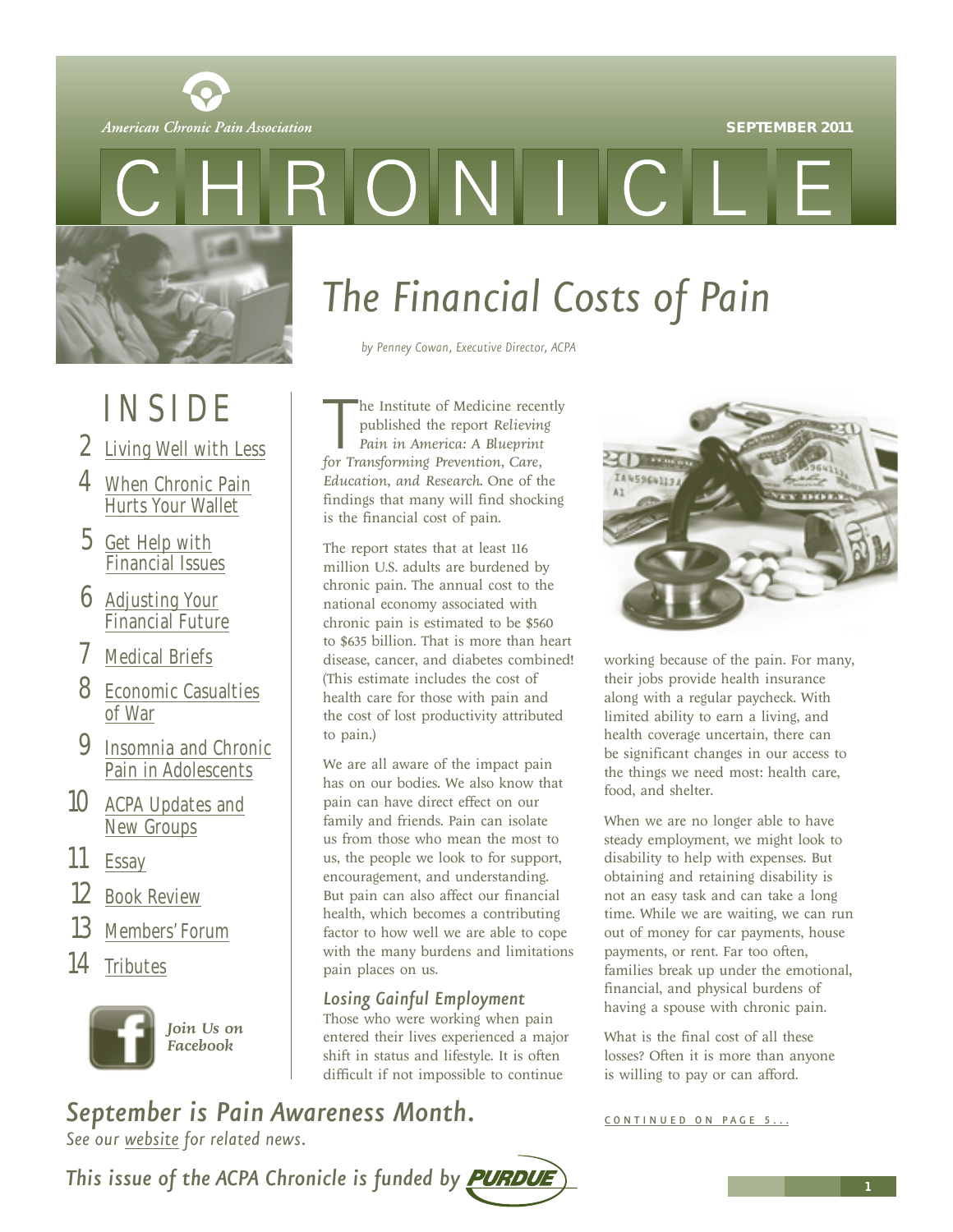# <span id="page-1-0"></span>*Living Well with Less: Budgeting for Chronic Pain*

*by Erin Kelly*

**P**eople often speak of the<br>
or physical "cost" of have<br>
cost is real too, and it can be eople often speak of the emotional or physical "cost" of having chronic pain—but the financial devastating.

"It's very expensive to be ill," says Missy Oesterheld, an ACPA facilitator in Fredericksburg, Virginia. Even with insurance, her out-of-pocket costs add up. "I take 10 medications every day," Oesterheld says, noting that eight of those are absolutely necessary and the others—a muscle relaxer and a pain medication—are not things she'd willingly go without. And some pain treatments are not eligible for insurance. "Massage therapy seems to help me the most, so I do that two or three times a month," Oesterheld explains, "but that's an extra \$200 a month." Even the price of books and medical journals that she buys to educate herself about new research and treatment opportunities take a financial toll.

#### *Practical, Inexpensive Solutions*

But there are also inexpensive therapies that can be very helpful. "I swear by my heating pad and my electric blanket," says Oesterheld. "I have extras that I keep at work." She also routinely puts on warm sweaters and socks to keep her joints warm at night when the temperature drops. She says she gets strange looks sometimes, but isn't discouraged. "It's 100 degrees in Virginia today, and I'm at my desk with my heating pad!"

She uses Epsom salts to soothe her muscles, peppermint to settle her stomach, and lavender aromatherapy to help her sleep. "You can get a big bag of Epsom salts in the drug store for about \$5," Oesterheld points out.

Judy Gober, a longtime ACPA facilitator from eastern Pennsylvania, also has relied on low-tech aids to cope with chronic pain. "You can buy risers for your bed's feet to make it easier to get

in and out of—they're about \$10," she says. "I have a \$20 knee brace from the drug store; I think it's helped me put off having knee surgery and allows me to go longer between cortisone shots."

Gober recommends a mechanical "grabber" to extend one's reach without stretching, a booster for the home toilet seat to ease the stress on your back and knees, and small stepstools for getting in and out of high vehicles. "My roommate at the ACPA Advisory Board meeting had a microwaveable hot/cold pack she traveled with," Gober says. "If you're at a restaurant you can ask them to heat it up for you."

#### *Finding the Medical Care You Need*

When it comes to chronic pain relief, a heating pad won't do everything. Professional medical care is essential.

ACPA facilitator Terry Witty, who lives in New Port Richey near Clearwater, Florida, has learned to find her way through many benefit programs available to underinsured people. She's also learned that what's available can change drastically from one state's programs to another.

"I qualified for Medicaid in Michigan, but when my disability application was approved I moved to Florida to be near family. Florida is like a different world," she says. Witty learned that as a singleperson household she couldn't get Medicaid in her new home. Undaunted, she researched low-cost care and found a free medical clinic nearby. "Through the clinic I got approved for a program that helped pay for prescription drugs," she says. "When I got my own apartment, I moved to a different county and the rules were totally different," she says. "Here all my medications are free, but I can't see a specialist."

"You have to do your own research," Witty says. "I've always gone to the doctor with a list in my hand."

She's found many low-cost medical programs on the Internet. "I search for 'free health clinic' or 'prescription help,'" Witty explains. "And I don't give up."

Discounted care is useful whether you have health insurance or not. Oesterheld has medical insurance that covers some of her expenses, but she also takes advantage of discounts when they're available. When she started on a new arthritis medication, her rheumatologist helped her enroll in the pharmaceutical company's program that gave her discounted medication for a year. Gober buys one of her most expensive medications from a Canadian pharmacy service—at a cost savings of more than \$4,000 a year.

Witty has had to forgo some treatments because she doesn't have the insurance to cover them. Only recently was she able to get fibromyalgia medication through the clinic and is looking forward to qualifying for Medicare in November 2011. "I have a muscle relaxant for cramping, but it knocks me out," she says. "I still have muscle aches and I can't concentrate. But it's all I can do for now."

#### *Insurance Concerns*

Over the years, Gober has learned to tread carefully when navigating insurance systems. When her pain problems started, she tried to keep working. "I waited two years to apply for social security disability payments, and then I only qualified for the minimum because I hadn't paid enough in," Gober explains. The time she took off work to recover from surgeries had impacted her earnings.

"A lot of people go through this," she explains, "There are times when you're not well enough to work, but not bad enough to not work!" She also had to use some of her benefit to pay back a lump sum distribution from her shortterm disability insurance.

CONTINUED ON PAGE 3... | TOP |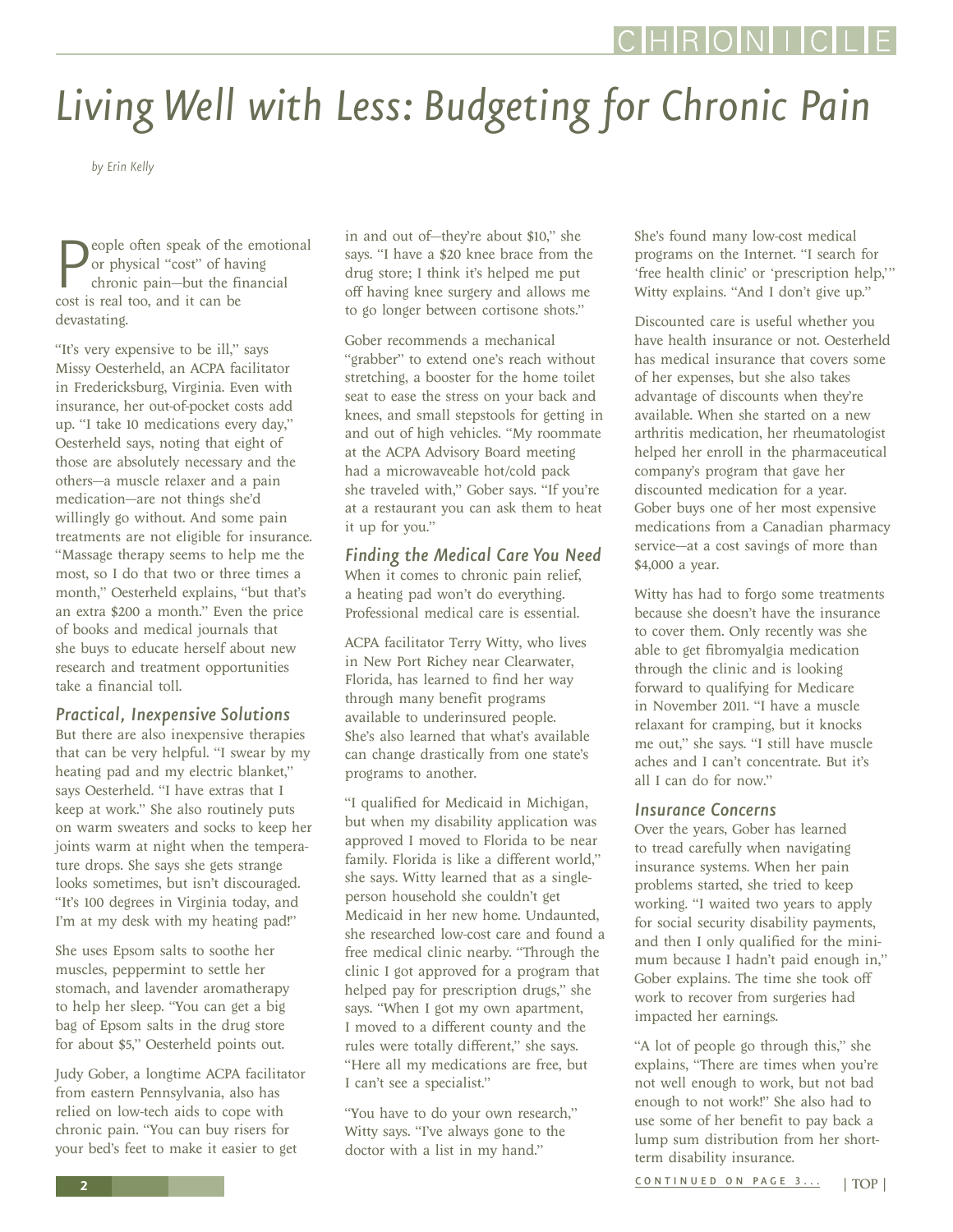

## *"There are so many things you can do that don't cost money."*

#### CONTINUED FROM PAGE 2...

Health insurance is a tricky situation for people with chronic pain. "If you use a lot of medical services, you really might need to spend more on a health care plan," Gober says. The Medicare co-insurance plan that she chose has a high monthly fee but covers doctor visits completely and includes a generous prescription plan. "It ends up that I'm better off with the more expensive plan," Gober says. "Last year I hit the 'donut hole' in July," she says, referring to the Medicare benefit limit for prescription drugs. "This year, so far, I'm okay."

Gober learned a few other tricks along the way. When her husband retired, they weren't old enough to qualify for Medicare and they bought COBRA insurance. "It was ungodly expensive!" Gober says, "but it turns out that if you move from COBRA to private insurance you can get coverage for preexisting conditions."

And it's not just health insurance that requires careful planning. Because of her health history, Gober and her husband had assumed that he would likely outlive her. "When we bought our house, we got life insurance on me that would have paid off the mortgage," she says. "As it turned out, he was the one who

passed away first." Gober faced the prospect of giving up her home after her husband's death, but was able to work out a solution when her son and his family decided to share the home with her. "You just never know," she says.

#### *Enjoying Life with Less*

Gober raised a family while managing her chronic pain. But giving up her income forced her to become creative about entertaining—and feeding—her family of three boys. "I became a master at stretching a dollar and finding ways to do things for less," she says.

Oesterheld is lucky enough to be able to continue her full-time job, but she has made lifestyle changes because of the cost of chronic pain. She used to enjoy "retail therapy" as a way to cheer herself up on a bad day, but shopping stopped being fun when she couldn't afford the extra purchases or the stress on her body. "Spending hours at the mall just doesn't work for me," she explains. "Communicating that to my family has been one of the hardest things to do," she adds. "I've had to learn to say no."

But Oesterheld points out that you don't need to spend money to make yourself happy. She suggests making a list of 10

things that make you happy. "Make the list when you're feeling good," she says. These can be as simple as warm socks, a hot bath, spending time with your pet, or a peppermint candy. Then when you're not feeling good, indulge in an item from the list.

Gober has developed a large repertoire of ideas for low-cost fun. "There are so many things you can do that don't cost money," she says. When her children were young, she scanned the newspapers and went to high school plays, Easter egg hunts, picnics in the park and Santa's workshop events. They all had library cards. Adults can also seek out and enjoy these community activities.

"You have to be creative," Gober says. "We had sleepovers, and the kids would watch a movie or bake cookies. That doesn't cost much. You can have them make water balloons; all you need is a one-dollar bag of balloons and a hose!"

"The smartest thing you can do is to have friends with a pool," Gober jokes. But she has tips for that lucky situation too. "Don't take advantage of them," she says. "Bring your own towels and bring snacks to share. Make sure you'll get invited back!"

The idea of using friends and relatives for entertainment instead of movies and video games may be old-fashioned, but it's not outdated. "All the things I did with my kids I now do with my grandchildren," Gober says. "With my 3-yearold grandson, I take him for a walk and spend time with him. We catch lightning bugs and watch the moon."

Whether you're trying to entertain a family or just pay for your medication, the challenges of living on a pain-limited budget can be discouraging. But they also can be solved with research, persistence, and creativity. And ACPA can help you find people who've faced the same problems and can share their solutions.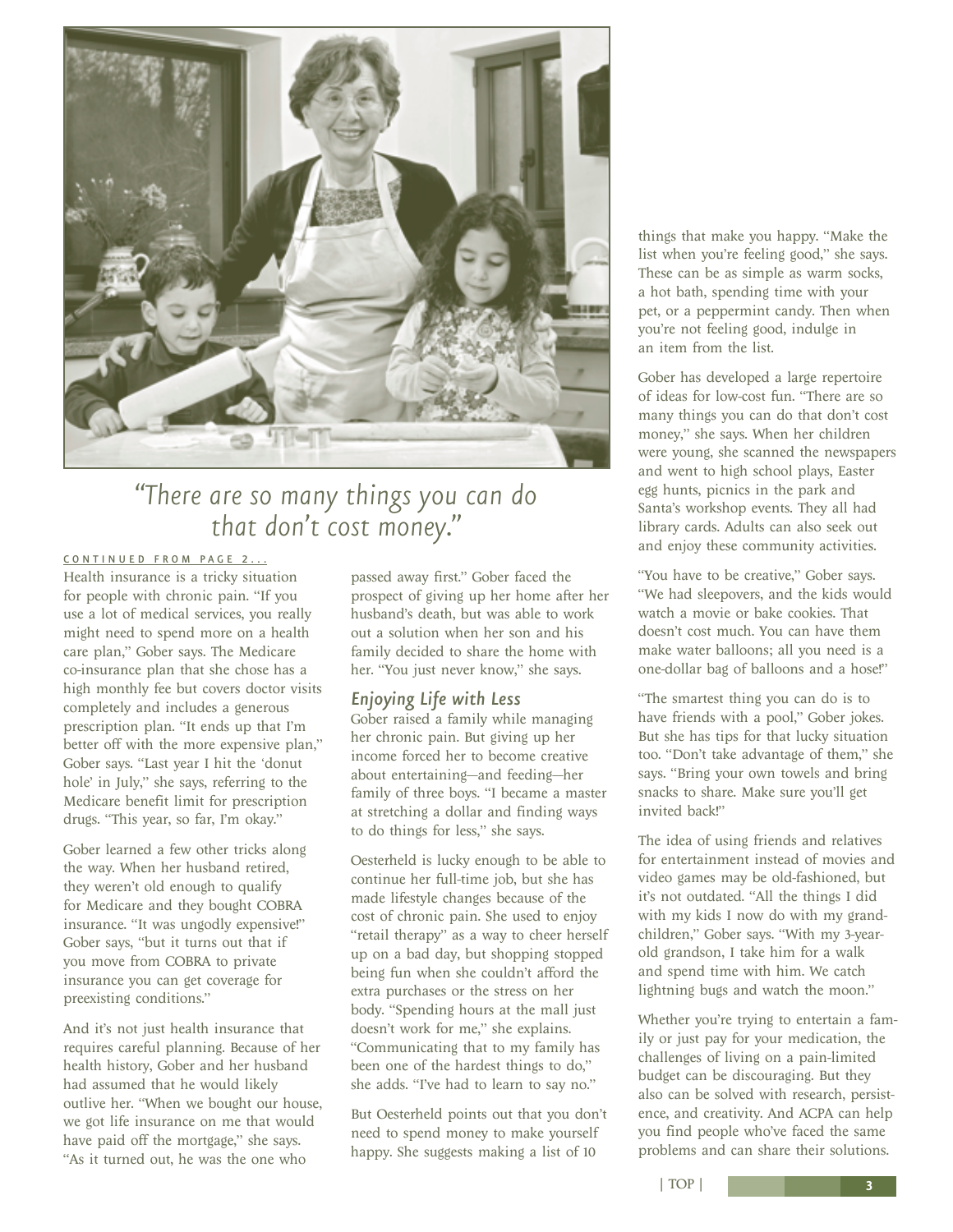## <span id="page-3-0"></span>*When Pain Hurts Your Wallet*

*by Alison Conte, Editor, The Chronicle*

Chronic p.<br>
hurting,<br>
fragile, the bank accounts. hronic pain doesn't play fair. Not only is your body hurting, your energy depleted, and your emotional state fragile, this unwelcome guest may even have drained your

Living with pain can result in bills for increased hospital and doctors' visits, medication, travel, physical therapy, mental health counseling, rehabilitation programs, assistive devices, special beds, household help, and home health aides. Health insurance coverage can be insufficient, particularly when a diagnosis isn't fully covered. You may have to pay directly for alternative medical treatments like acupuncture, special foods and vitamins, or "experimental" procedures.

And on the income side, chronic pain can affect your ability to work at your chosen career. Giving up a job often means losing income and health benefits.

But the financial impact of chronic pain must be approached in much the same way as you approach the emotional and physical aspects.

Just as you changed your life to manage your pain, you may need to change your life to adjust to new economic realities. And in the same way that you work with your healthcare team to manage your pain, you must take an equally active role in controlling your finances.

#### *Get Help to Plan Ahead*

This means looking out for the long term, working with a financial planner, your insurance company, employers, and perhaps a debt counselor. It is essential to organize your finances, spending, and budgeting responsibly. (See page 6 for more on this subject.)

"You may have to accept a reality of life with less money," said Jennifer Christian, M.D., President of Webility Corporation and ACPA board member. "Just as you are accepting a new reality of health, you will have to understand that your new normal is a different financial status from what you were used to."

According to Dr. Christian, if your pain is due to a progressive condition—one that will increasingly limit your income or require additional expenses—you need to do some planning for the future.

#### *Keeping a Job*

If chronic pain has made it impossible for you to keep a job that has demanding physical requirements, don't assume you'll be able to quit and live on disability benefits. According to Dr. Christian, only half the workforce has disability coverage through their work.



"The amount you are paid on disability is related to how much you've paid into it. Sometimes if you have chronic pain but not objective evidence, it can be hard to get and keep disability benefits," said Dr. Christian. "Policies often will cover you for just two years. You may not be entitled to receive full benefits if you have the ability to do another job."

Dr. Christian recommends you "fight like a tiger" to keep your job, seeking accommodations, fewer hours, or less travel. She suggests you talk with your employer about how you can contribute without aggravating your pain or stamina. "Being unemployed leads to worse problems, emotionally, socially, and psychologically," she said. "If you will have a progressive loss of function, develop a strategy in concert with your employer as to what the future is going to hold."

#### *Living Frugally*

If a larger share of your income is going to medical bills and medication, you will want to find ways to live frugally. Can your family get along with one car and use public transportation occasionally?

Living Frugal Tips at www.livingfrugaltips.com/ has more suggestions for making the most of your money.

You can find financial assistance resources through the ACPA, at www.theacpa.org/57/LifeResources.aspx.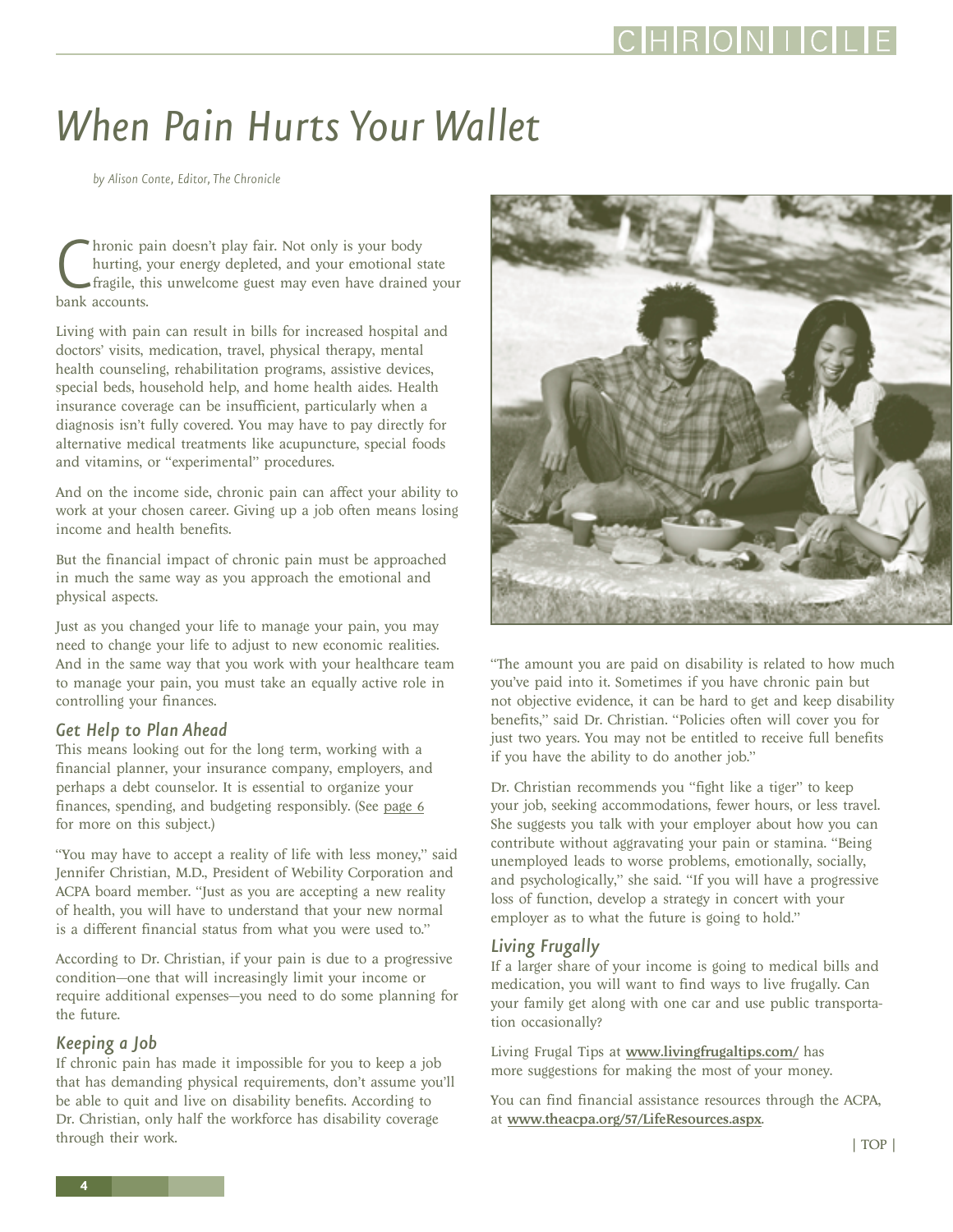## <span id="page-4-0"></span>**Some other ways to add fun and purpose to your life without emptying your wallet.**

- ❋ **Borrow books, movies, and music from your local library.**
- ❋ **When you are able to get out, go to museums during the discount days and movies during bargain matinee showings.**
- ❋ **Attend free community events and college lectures.**
- ❋ **Go people watching over a picnic in your local park.**
- ❋ **Shop garage sales and resale stores for bargains.**
- ❋ **Give homemade crafts and baked goods as gifts.**
- ❋ **Instead of buying new, reuse, recycle, and repurpose – it's good for you and the environment!**
- ❋ **Trade services, like babysitting and gardening, with neighbors and friends.**

### *The Financial Costs of Pain*

#### CONTINUED FROM PAGE 1...

Older adults who have worked their entire lives and saved for a comfortable retirement fall on hard times when pain invades what they thought would be their "golden years." The golden years become tarnished and everyday life is very challenging.

Savings dwindle away because of high medical costs that Medicare does not cover. Prescription costs wipe out a nest egg. Plans to travel, relocate, or simply live comfortably and afford everyday things vanish in an instant because of the tremendous pressure pain exerts on financial security. All dreams of enjoying the fruits of a life of labor, the harvests of a lifetime of hard work, seems to be gone all because of pain.

But just as we've learned to take an active role in our medical treatment, learned to adjust our emotions, stamina, and attitudes in light of living with pain, we can pro-actively cope with the financial impact of pain.

In this issue we are going to look at preparing for a financial future that is affected by pain. We will offer resources for those with financial problems and share stories from those who have survived economic woes, so you can get the most out of your life, even when money is tight.

*(ACPA will review Relieving Pain in America: A Blueprint for Transforming Prevention, Care, Education, and Research in a future issue of* The Chronicle*. To read it now, visit http://www.iom.edu/Reports/2011/Relieving-Pain-in-America-A-Blueprint-for-Transforming-Prevention-Care-Education-Research.aspx.)*

## *Resources for Help with Money Issues*

*California Help Center* at the Department of Managed Health Care advocates for California residents regarding health care benefits, health plans and member complaints. http://www.hmohelp.ca.gov/ default.aspx

*Center for Medicare Advocacy,* **Inc.** provides education, advocacy, and legal assistance to help older people and people with disabilities obtain Medicare and necessary health care.

http://www.medicareadvocacy.org/

*Families USA* is dedicated to high-quality, affordable health care for all Americans and is an effective voice for health care consumers. http://www.familiesusa.org/

*Needy Meds* is a non-profit that helps people who cannot afford medicine or health care costs; anonymous and free of charge. http://www.needymeds.org/

*Patient Advocate Foundation* provides mediation and arbitration services for medical debt crises, insurance access, and employment issues. http://www.patientadvocate.org/

*RxAssist* is a pharmaceutical access information center by Volunteers in Health Care (VIH), a national resource center for safety net organizations. http://www.rxassist.org/

*Partnership for Prescription Assistance* helps people without prescription drug coverage get free or low-cost medicines through prescription medicine assistance programs. http://www.pparx.org/

*Prescription Drug Assistance* **Programs** (American Cancer Society) http://www.cancer.org/Treatment/ index

| TOP |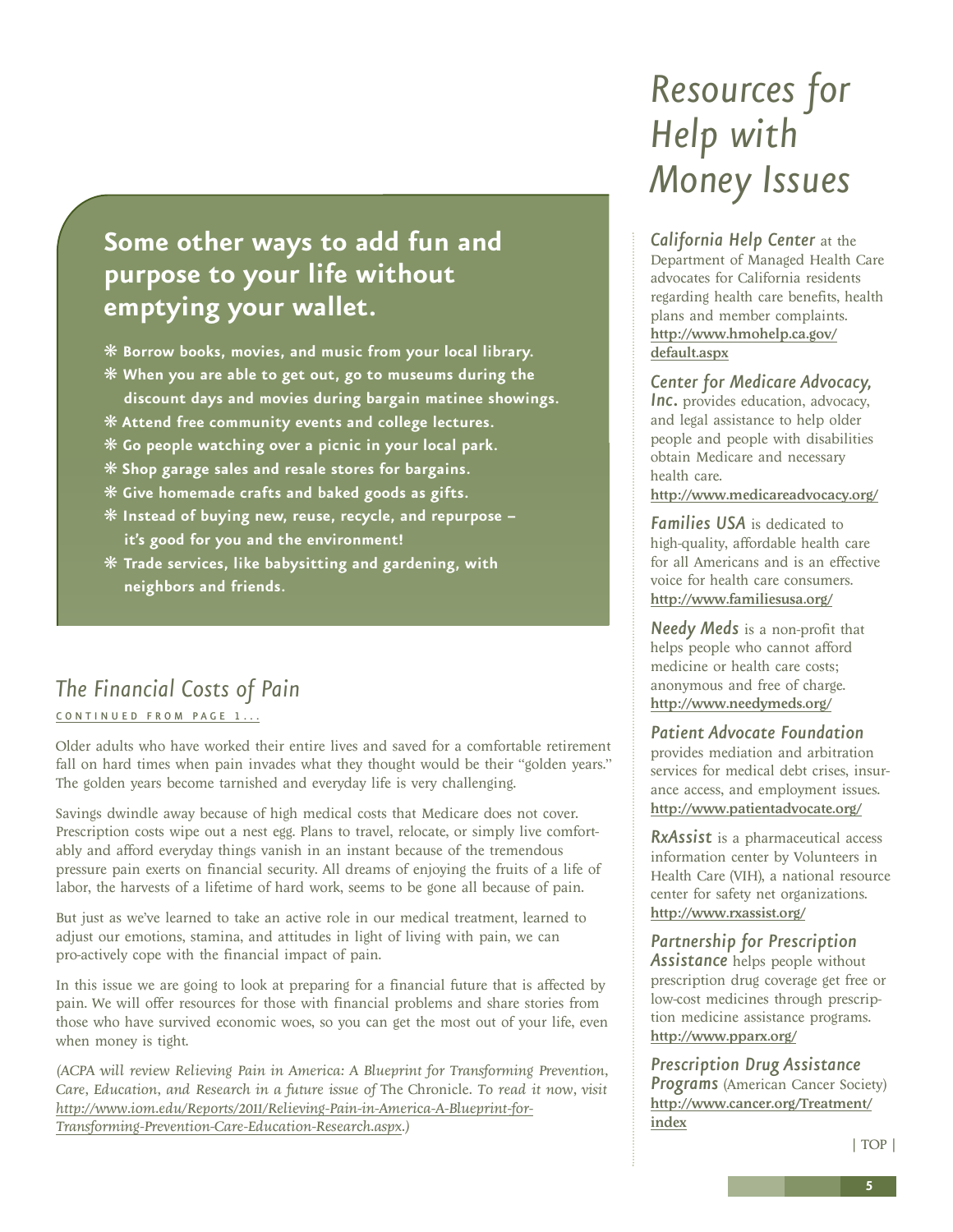# <span id="page-5-0"></span>*Adjusting Your Financial Future*

*by Heather Murray*

*Editor's Note: Living with chronic pain can often mean living with less: less energy, less stamina, less certainty, and less money. We asked a financial expert to discuss how people with pain can better manage their finances. (The ACPA does not endorse nor recommend specific financial strategies.)*

It's impossible to say what the future has in store<br>but preparing in advance for a potential loss in<br>could help ensure financial stability. Before prep<br>the future, it's important to assess current finances. t's impossible to say what the future has in store for anyone, but preparing in advance for a potential loss in income could help ensure financial stability. Before preparing for

The first step is determining a budget. Take a complete accounting of current income, current expenses, and debt.

- ❋ Include all income sources, including child support and disability payments.
- ❋ Take into account all expenses, including gifts, meals out, and even lottery tickets if purchased regularly.
- ❋ Evaluate your debt, including secured debt payments like a mortgage or car payment, and unsecured debt payments like medical bills and credit cards.



This accounting will provide a good idea of where money is going each month and will help determine if there's a budget shortfall.

Once current income and expenses are determined, the next step is examining how money is being spent each month and if there are areas where you could cut back. Ask yourself what expenses would need to be eliminated if you had to live on a reduced income.

#### *Planning for Emergencies*

If it is likely that your income will be reduced in the future, start cutting expenses now and put the money aside to build up an emergency fund. This emergency fund will help when an unexpected expense comes up, like car or home repairs or medical bills. Set aside \$50 a month and in 12 months you will have saved \$600, which could provide some cushion for unexpected expenses.

When anticipating an income reduction down the road, it's important to eliminate and stop accumulating unsecured debt. You can get details about your debts by requesting a credit report. Everyone is entitled to three free credit reports annually (one from each credit bureau). However, it's important to get these reports from www.annualcreditreport.com. Here, the report will be provided for free and there will be no offers for a credit monitoring service, which charges a monthly fee. Once you have verified your debt, the next step is coming up with a plan to pay it off.

#### *Dealing with Debt*

There are several options for dealing with unsecured debt. If you are current on payments, keep paying and try to pay extra each month to get out of debt faster. Anyone who is running behind should contact the creditor and explain the situation. In some cases, the creditor will work with customers to get payments back on track. If the credit card debt is too much to handle alone, consider professional financial counseling.

The National Foundation for Credit Counseling provides a directory of reputable, non-profit credit counseling agencies that help consumers figure out their options for dealing with debt. If appropriate, the counselor may recommend a debt management plan (DMP) to help pay off unsecured debt. The DMP, offered through a credit counseling agency, will set a five-year schedule of monthly payments to pay off the debt. Before signing you up for a DMP, a counselor will first do a budget analysis and provide an action plan, which will detail specific money management suggestions.

CONTINUED ON PAGE 7... | TOP |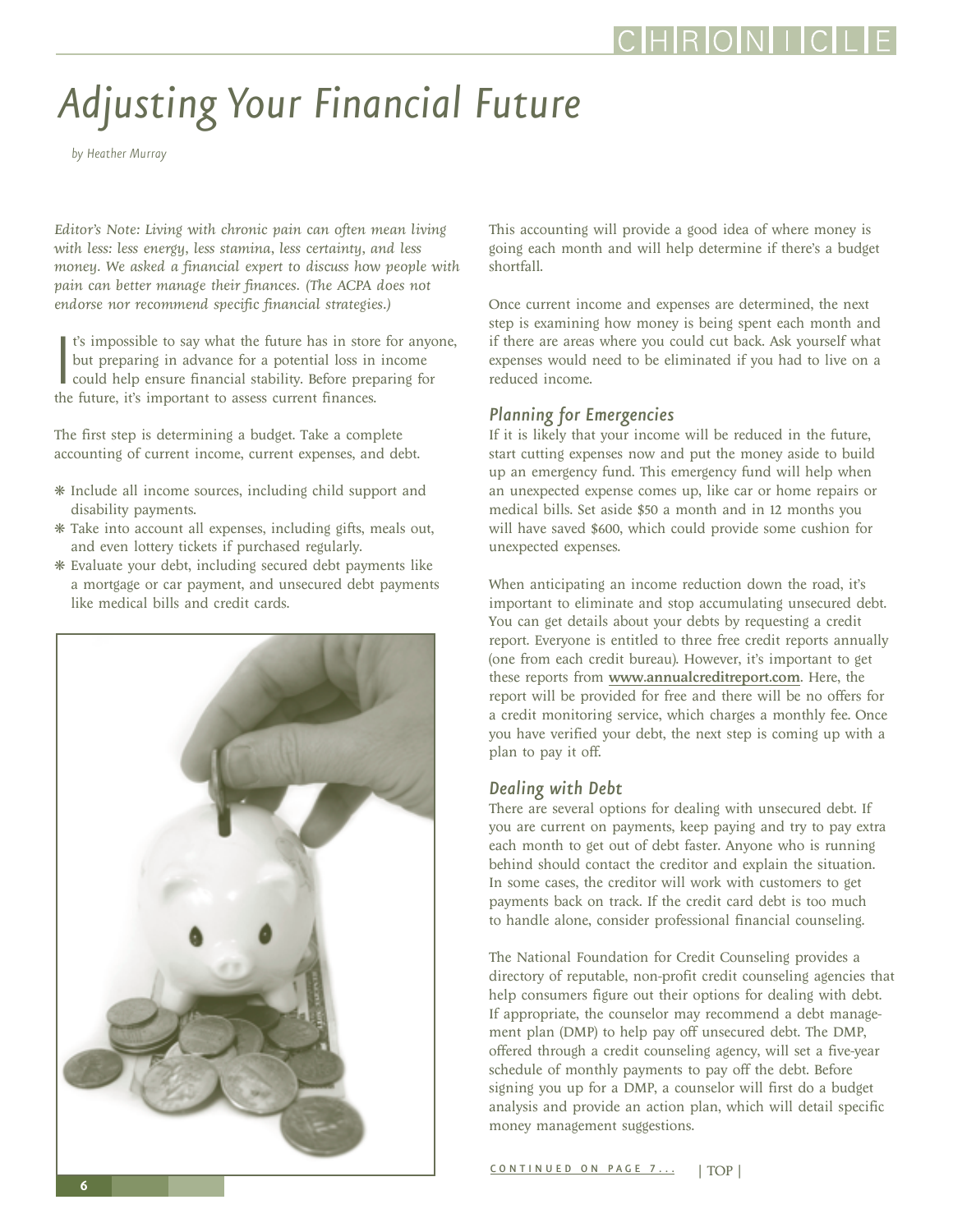#### <span id="page-6-0"></span>CONTINUED FROM PAGE 6...

#### *Be Cautious with Medical Credit Cards*

Recently, several large banks began issuing medical credit cards to pay for procedures that are not usually covered by insurance. Companies market the cards to doctors and other health care professionals as another payment option. However, these cards are coming under scrutiny by patient advocates. According to critics, some people are led to believe they are signing up for a payment plan with their provider. In some cases, the potential impact on credit history and score is not even discussed. Full disclosure might lead people to reject this option if they knew they were signing up for a credit card with possible interest, fees, and penalties.

It's important to understand all options when dealing with debt and educate yourself to make an informed financial decision.

**Heather Murray is Manager of Education and Resource Development for Advantage Credit Counseling Service (dba Consumer Credit Counseling Service). For more information, visit www.advantageccs.org.** 

# *Medical Briefs*

#### *Acetaminophen Panel Offers Recommendations*

The FDA convened a two-day joint panel in May of pediatric and nonprescription drugs advisory committees. The joint advisory panel recommended that the FDA consider:

- ❋ standardizing all solid single-ingredient oral acetaminophen pediatric products to a single concentration, and
- ❋ expanding the dosing information for acetaminophen to children as young as 6 months.

The industry recently moved voluntarily to a single liquid concentration for children's products up to age 12 but does not believe a standard solid concentration is needed  $(1 \cdot \text{OTC})$ Industry Standardizes Pediatric Liquid Acetaminophen Concentration,' *The Tan Sheet* May 9, 2011).

The committees also recommended weight-based dosing information, which is considered more accurate, in addition to the age-based guidelines currently on labels. ( 2 'Acetaminophen Panel To Mull Expanded Dosing, Standard Solid Concentration,' *The Tan Sheet* May 16, 2011).

#### **Resources**

- ❋ **Annual Credit Report www.annualcreditreport.com**
- ❋ **Consumer Credit Counseling Service www.cccsstl.org/, 888-656-2227**
- ❋ **American Debt Counseling www.americandebtcounseling.org/ 888-DEBT-USA (888-332-8872)**
- ❋ **National Foundation for Credit Counseling www.nfcc.com**
- ❋ **Federal Trade Commission, Bureau of Consumer Protection www.ftc.gov/bcp/index.html**

Finally, the panel agreed that labeling for children under 2 years should include fever-reducing claims, but they could not agree to include any analgesic claims.

The Consumer Healthcare Products Association "strongly urges the FDA to include relief of pain as an indication on the OTC label," because acetaminophen is "a mainstay for the treatment of pain in children under 2 years."

#### *Complementary and Alternative Therapy News*

Because chronic pain can be resistant to many medical treatments, people with chronic pain often turn to Complementary and Alternative Medicine (CAM) for relief. For fibromyalgia pain in particular, people try acupuncture, massage, tai chi, dietary supplements, and other approaches.

The National Center for Complementary and Alternative Medicine (NCCAM) at the National Institutes of Health has developed the NCCAM Clinical Digest to provide evidencebased information on CAM, including scientific literature searches, summaries of NCCAM-funded research, and fact sheets.

You can subscribe to the NCCAM Clinical Digest at http://nccam.nih.gov/health/providers/digest/.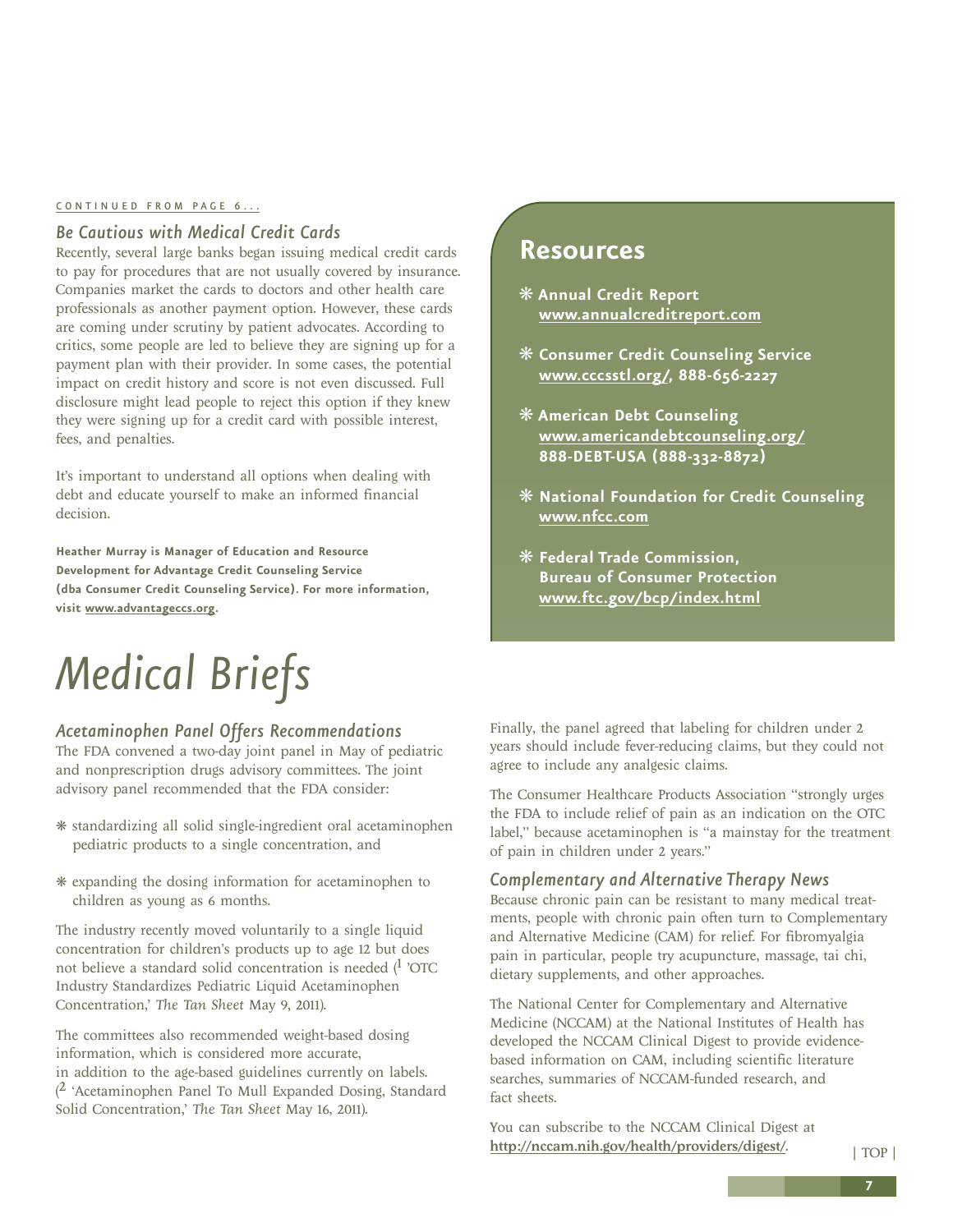<span id="page-7-0"></span>

## *Economic Casualties of War*

*by Jani Larsen*

njured soldiers are cominent the United States alive, m<br>today than during any of<br>wars. That is the good news. njured soldiers are coming home to the United States alive, more often today than during any of the past

But 185,000 injured soldiers who served in Iraq and Afghanistan need treatment, help with recovery, and re-training, which will cost billions of dollars. This number is predicted to jump to 700,000 injured soldiers by the time the war ends.

According to the Department of Veterans Administration, nearly half of U.S. soldiers who were involved with the Afghanistan and Gulf wars are being treated for complaints of pain.

When predicting the cost of this war, the U.S. government projected a short duration and relatively few injuries, and was not prepared for how long and deep this war would go. The military is assigning longer tours, allowing less time for recovery, and rushing new troops to the front lines with abbreviated training, resulting in more injuries.

#### *A Larger Price to Pay*

Post-Traumatic Stress Disorder is the leading cause of homelessness in veterans today. Traumatic brain injuries are topping out at 180,000 troops reported and a predicted 320,000 in total. When adjusting to a new life with pain and injuries, a lifestyle that was not expected or planned, these troops must wonder if they've truly come home. An alarming number of soldiers have not left the battle ground. In their nightmares and daydreams they can still feel, see, and hear the unmentionable, profound, and life-changing events that occurred right in front of them.

Unable to earn a living or relate to others, they are now losing their homes and families. They have already lost the life they once knew.

Now, veterans are fighting to get coverage for better treatment. The president has requested money out of the 2012 budget for this ever-expanding population to get the compensation they were promised.



Moreover, they may never get the compensation they deserve.

#### *Supporting Veterans*

Many non-profits are willing to assist veterans with shelter, food, and clothing. There are a few independent contractors who adapt houses to the special needs of veterans. (T.J. Cantwell, of Rebuilding Together is one of them: www.rebuildingtogether.org/)

Despite this help, veterans pay tens of thousands of dollars for medical specialists outside the VA system, pay for travel and shelter during hospital visits, and pay more to adapt their homes and cars to their new disabilities.

However, with the national deficit, recession, and unemployment rate, many civilians are finding it tough to stay ahead. Disabled veterans are living on a fixed income, dealing with stress, anxiety, physical, and mental issues. Was this their dream when they decided to fight valiantly for our nation against terrorism?

Penney Cowan, founder of the ACPA, developed Veterans in Pain (VIP) to help veterans learn how to live with chronic pain. It is just one small thing one organization is doing to make a huge impact on our nations' most prized resource.

What can you do? Start your research to search for and support organizations that assist veterans. Even one person can do so much for the veterans who sacrificed their health and lives for us.

Donate to the VIP Program by going to www.causes.com/causes/572744#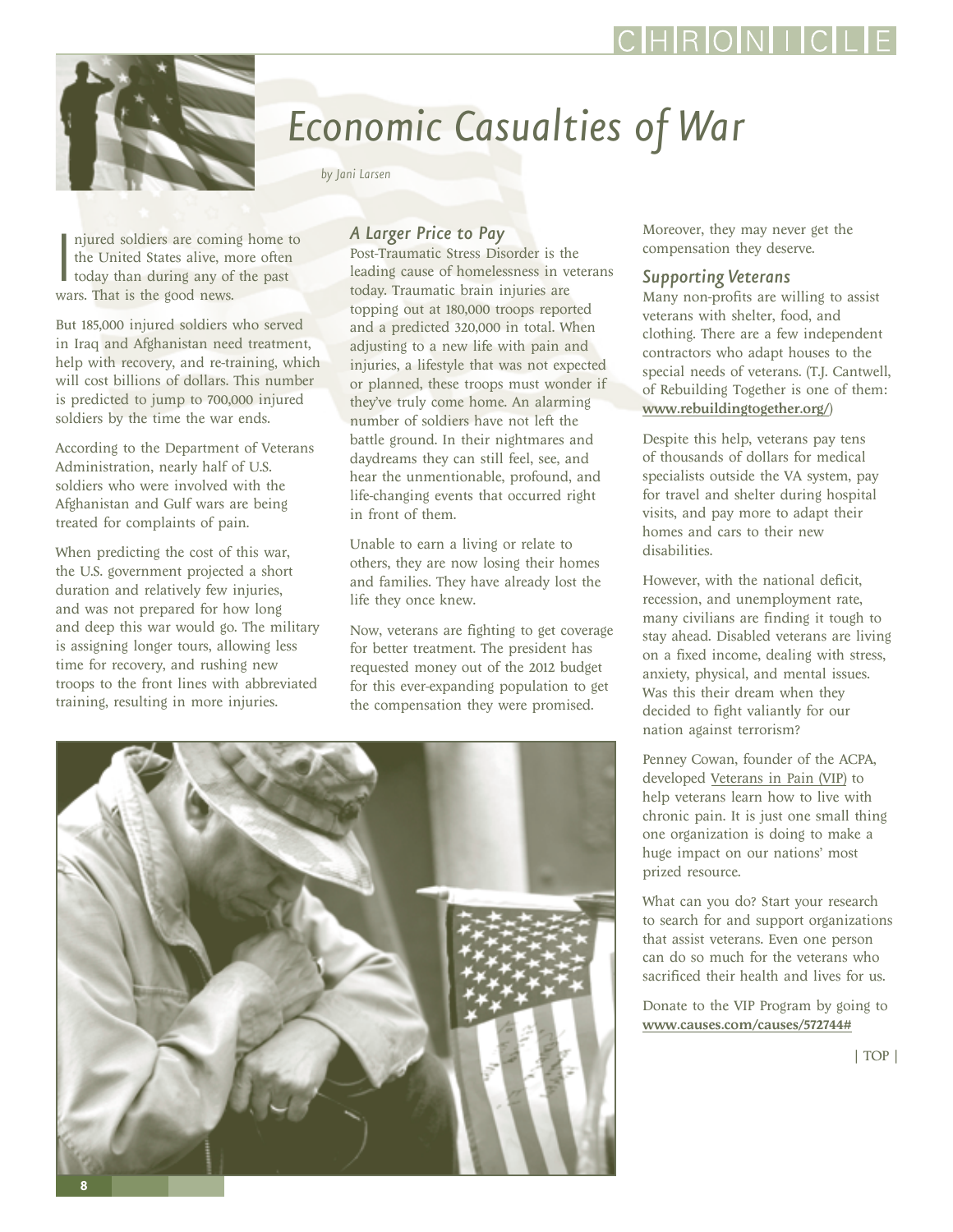# *Insomnia and Chronic Pain in Adolescents*

*by Tonya Palermo, PhD, University of Washington School of Medicine*

Seep difficulties are very common in individuals with<br>chronic pain, occurring in children, adolescents, and<br>adults across the life span (Roth-Isigkeit, Thyen et al. 20<br>Tang, Wright et al. 2007). Most of these sleep complai leep difficulties are very common in individuals with chronic pain, occurring in children, adolescents, and adults across the life span (Roth-Isigkeit, Thyen et al. 2005; about difficulties falling asleep, waking up during the night or too early in the morning, and feeling excessively sleepy during the day. These types of complaints are consistent with definitions of insomnia.

Problems with sleep are not benign. There are far-reaching adverse effects of inadequate sleep and untreated sleep disorders on health, mood, and cognitive and physical performance. In individuals with chronic pain, the combined effects of pain and poor sleep further diminish overall quality of life (Palermo and Kiska 2005). Importantly, research has also demonstrated connections between pain and sleep such that insufficient sleep can increase pain sensitivity, meaning that individuals who are sleep deprived may experience pain at higher levels.

#### *Identifying Sleep Problems*

We were interested in understanding insomnia symptoms in adolescents with chronic pain in order to guide our future efforts at developing interventions that may address sleep problems. Adolescence is a particularly important time during which to consider sleep problems because many changes are already occurring in the sleep-wake cycle associated with advancing puberty.

In this study published in *Pain* in 2011 (Palermo, Wilson et al. 2011), we examined sleep quality, insomnia symptoms, and several possible behavioral and psychosocial predictors of sleep problems (pain, depression, and arousal at bedtime) in 59 adolescents with chronic pain and 56 otherwise healthy adolescents, ages 12 to 18 years.

Our findings demonstrated that over half of the cohort of adolescents with chronic pain (54.2 percent) reported insomnia symptoms compared to 19.6 percent of healthy adolescents. In addition, adolescents with chronic pain reported poorer sleep quality and higher levels of cognitive and somatic arousal at bedtime compared to their healthy peers.

#### *Causes of Poor Sleep Quality*

There were several factors that predicted having insomnia symptoms including having chronic pain and higher levels of cognitive arousal (e.g., racing thoughts, worry, anxiety) at bedtime. Interestingly, severity of pain did not predict insomnia. These findings suggested to us that although pain may initially interfere with sleep, over time, it is likely that other behavioral factors play a role in the persistence of the sleep problem.

Given the magnitude of the problem with sleep and the potential negative consequences of insomnia on adolescents'



ability to cope with chronic pain, sleep should be an important priority in the care plan of those with chronic pain.

Additional research is needed to further guide assessment and treatment efforts with individuals with chronic pain; however, sleep should be evaluated in all individuals with chronic pain. Insomnia is a modifiable problem; current recommendations by the American Academy of Sleep Medicine (AASM) advise the use of cognitive-behavioral therapy instead of sleep medications for treatment of adult insomnia.

Cognitive-behavioral therapy has already been used effectively in adults with chronic pain and insomnia. Studies have shown that not only do insomnia symptoms improve but that pain is also reduced in individuals receiving cognitive-behavioral insomnia treatment (Vitiello, Rybarczyk et al. 2009). Sleep intervention may have substantial benefits for individuals with chronic pain.

#### **References**

**Palermo, T. M. and R. Kiska (2005). "Subjective sleep disturbances in adolescents with chronic pain: relationship to daily functioning and quality of life."** *J Pain* **6(3): 201-207.**

**Palermo, T. M., A. C. Wilson, et al. (2011). "Behavioral and psychosocial factors associated with insomnia in adolescents with chronic pain"** *Pain*

**Roth-Isigkeit, A., U. Thyen, et al. (2005). "Pain among children and adolescents: Restrictions in daily living and triggering factors."** *Pediatrics* **115(2): 152-162.**

**Tang, N. K., K. J. Wright, et al. (2007). "Prevalence and correlates of clinical insomnia co-occurring with chronic back pain."** *J Sleep Res* **16(1): 85-95.**

**Vitiello, M. V., B. Rybarczyk, et al. (2009). "Cognitive behavioral therapy for insomnia improves sleep and decreases pain in older adults with co-morbid insomnia and osteoarthritis."** *J Clin Sleep Med* **5(4): 355-362.**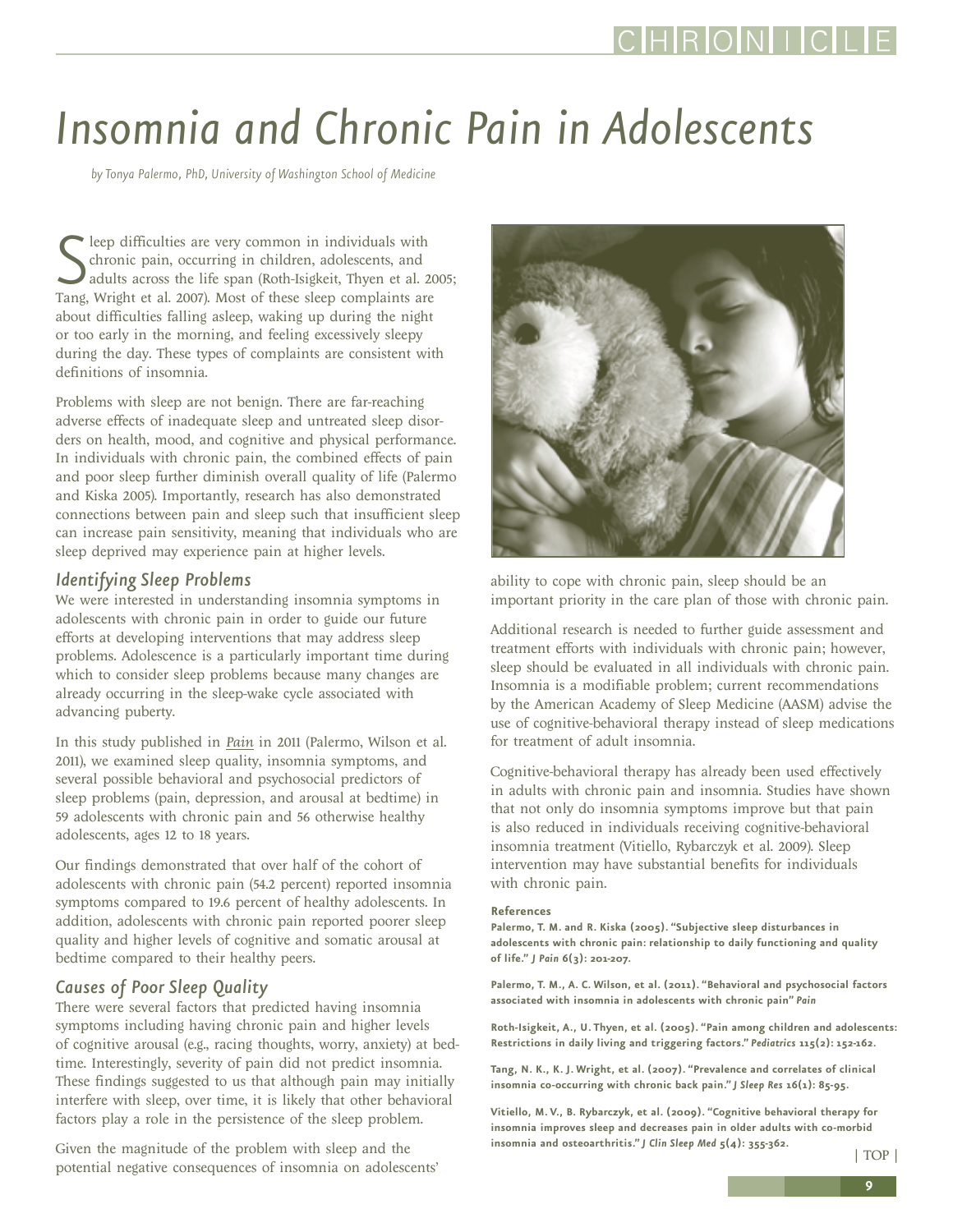# *ACPA Updates*

*Welcome to our new groups and facilitators.*

*Art and Maureen Honegger (Family Group) Antioch, CA*

> *Megan Lini San Diego, CA*

*Christal Ballard Jacksonville, FL*

*Cindy Ann Burgener Green Castle, PA*

*Thomas R. Potter Harrisburg, PA*

*Janet L. Ruddock*

*Tammy Teer*



*Do You Use the Arts to Manage Pain?*

A new ACPA project, The Art of Pain Management, will show how people with pain can use the creative arts in their pain management regimen.

Meredith Snow, M.S., ATR-BC, LCAT, is a board-certified art therapist and teacher, currently working at Stanford Hospital and Clinics in California in their Art for Health program. She has agreed to work with Penney Cowan, executive director of the ACPA, to develop a manual about how to use art as a creative outlet to cope with pain.

"We are always looking to expand the range of techniques that people can use to manage their pain," said Penney. "Using the creative expression of art is a wonderful distraction from pain with which you can also release the emotions, create something beautiful, and expand your horizons."

Meredith and Penney would like to include testimonials from people who have used painting, music, photography, dance, poetry or prose, singing, sculpture, collage, or even the culinary and horticultural arts as part of pain management. Send your story and contact information to The ACPA, PO Box 850, Rocklin, CA 95677 or fax 916-632-3208 or email: ACPA@pacbell.net. Put "Art of Pain Management" on the envelope or in the subject line.

"As an art facilitator, I've helped people create imagery that expresses how they feel, forming a connection between the emotions of pain and a visual representation. They often can't share this any other way," said Meredith. "This helps to combat the depression that can accompany chronic pain."

Learning a new task, like watercolor painting, also forges new neural pathways in the brain, she explained. "These are like exercises to develop the elasticity of the brain that may be neglected if your activities have been restricted by pain," she said.

#### *International Integrative Medicine Day Spreads Awareness*

HRONI I

International Integrative Medicine Day, January 23, 2012, has been established to inspire worldwide dialog, education, collaboration, research initiatives, and programming about integrative medicine. Integrative medicine is healthcare that is patient-centered, holistic, economically and environmentally sustainable, and conscious of integrating different global medical systems.

To learn more, visit the IIM Day website at http://sites.google.com/site/iimday123.

#### *Donate through the Combined Federal Campaign (CFC)*

If you work for the federal government and plan to donate to the CFC in Fall 2011, you can designate your CFC gift to the ACPA. Just enter our name and code—10549—on your form. Your support will help many people.

#### *Know Your Dose of Acetaminophen*

The ACPA is participating in the Know Your Dose campaign on the appropriate use of medications that contain acetaminophen.

Acetaminophen is found in more than 600 different prescription and over-the-counter medicines, including pain relievers, fever reducers, and sleep aids as well as cough, cold, and allergy medicines. On prescription labels, acetaminophen is sometimes listed as "APAP," "acetam," or other shortened versions of the word.

When used as directed, acetaminophen is safe and effective, but there is a limit to how much you can take in one day. An overdose of acetaminophen can lead to liver damage.

Follow the labels of your medicines and never take two that contain acetaminophen at the same time. Visit www.knowyourdose.org to view a list of common medicines that contain acetaminophen, label reading tips, and more.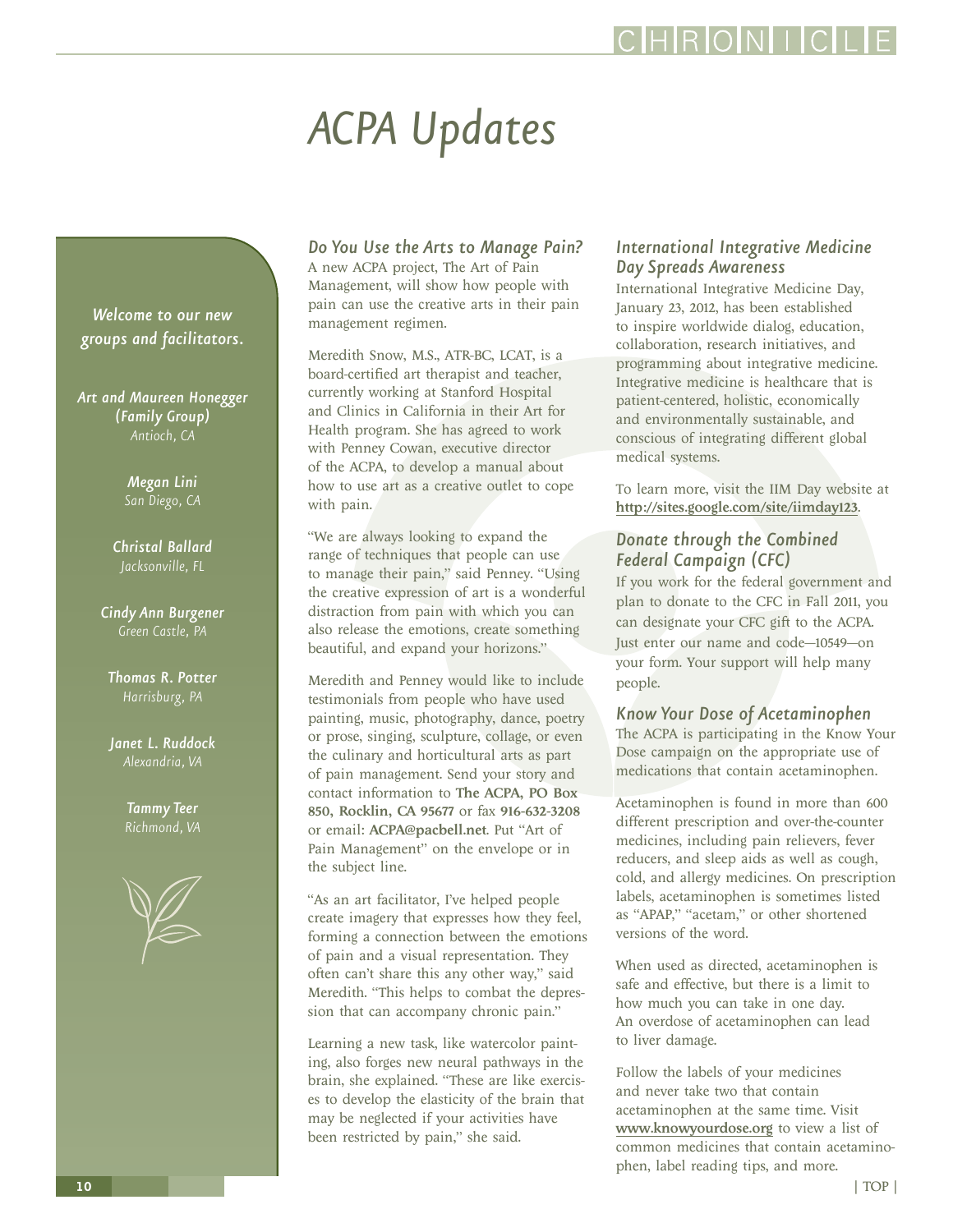## *Wherever Two or More are Gathered*

#### **by Janet Ruddock, facilitator, Alexandria, Virginia region**

*It only takes two people to start a chronic pain support group.* 

*My new group began at a local department store when I heard a friendly male voice behind me say, "I've been told about women with red hair."*

*Taken totally off guard, I swung around to encounter an older gentleman impeccably turned out with an engaging twinkle in his eyes. I don't generally engage in conversation with complete strangers, however, his good humor was contagious. I replied, "Only good things I hope!"*

*"Oh yes," he continued, "Only the best. Please take this as a compliment." I was warmed by his words. We went in separate directions, but as I continued shopping, I saw him again in the shoe department.*

*"How is it," he asked pleasantly, "that men come into a store, accomplish their errand, and promptly leave? You are barely halfway through the store and still going strong."*

*I responded, "Women browse their way through a store. I have problem feet and need to return yet another pair of shoes. Here I am in the shoe department. I merely took the scenic route."*

*"I have problem feet too!" he exclaimed. "It seems like they are on fire all the time. At night I stick them out of the covers. I try to explain this burning feeling to my doctors but maybe I don't describe it properly.*

*They call it neuropathic pain. I believe my medical internist and podiatrist are doing their best but nothing seems to stop the burning. I feel as if no one quite understands the pain I feel day and night." His obvious yet controlled frustration felt almost palpable. I so wanted to reach out to him.*

*"I understand perfectly" I assured him. "I have generalized neuropathic pain. The burning sensation exists at varying degrees daily throughout my entire*

*body. At times even a breeze triggers a "zinger" as if I had stuck my finger into an electric socket unleashing a static charge. Sheets rubbing on my legs can keep me awake half the night."*

*He responded with compassion for me but a sense of relief. "I can't tell you how reassuring it is to find someone who truly understands this problem. Sometimes I just feel so alone. Your symptoms sound far more severe and you have my greatest sympathy. How ever do you cope? I can just manage my painful feet. You look so put together and good natured."*

*My friend too looked and acted in every way a perfectly carefree individual. To the casual observer we appeared two healthy and happy people. In fact, he suppressed a painful limp and my legs burned from standing still too long.* 

*Pain is often invisible. This can present difficulties for a person with chronic pain. If you don't appear to be in pain, other people, including the occasional doctor, have difficulty acknowledging the extent of your pain.*

*Fifteen years of experience with a number of chronic pain conditions has taught me to deal with the good days as well as the bad. Fortunately over time, through trial and error, various doctors have developed an optimal treatment plan of pain management for me. Chronic pain is not going away. You need to live with it as best you can.*

*My new friend reacted to my "Chronic Pain 101" speech with enthusiasm, clearly pleased to encounter someone who could relate to his problem and exhibit such a positive outlook. We plan to meet again soon.*

*Initiating a chronic pain support group can seem a daunting task. However, as long as people like this gentleman struggle alone with their pain, the need for peer support exists. My friend and I have no way of knowing where our first meeting in the mall may lead. Our twosome may not appear to be a "group" at all, but it's a start.*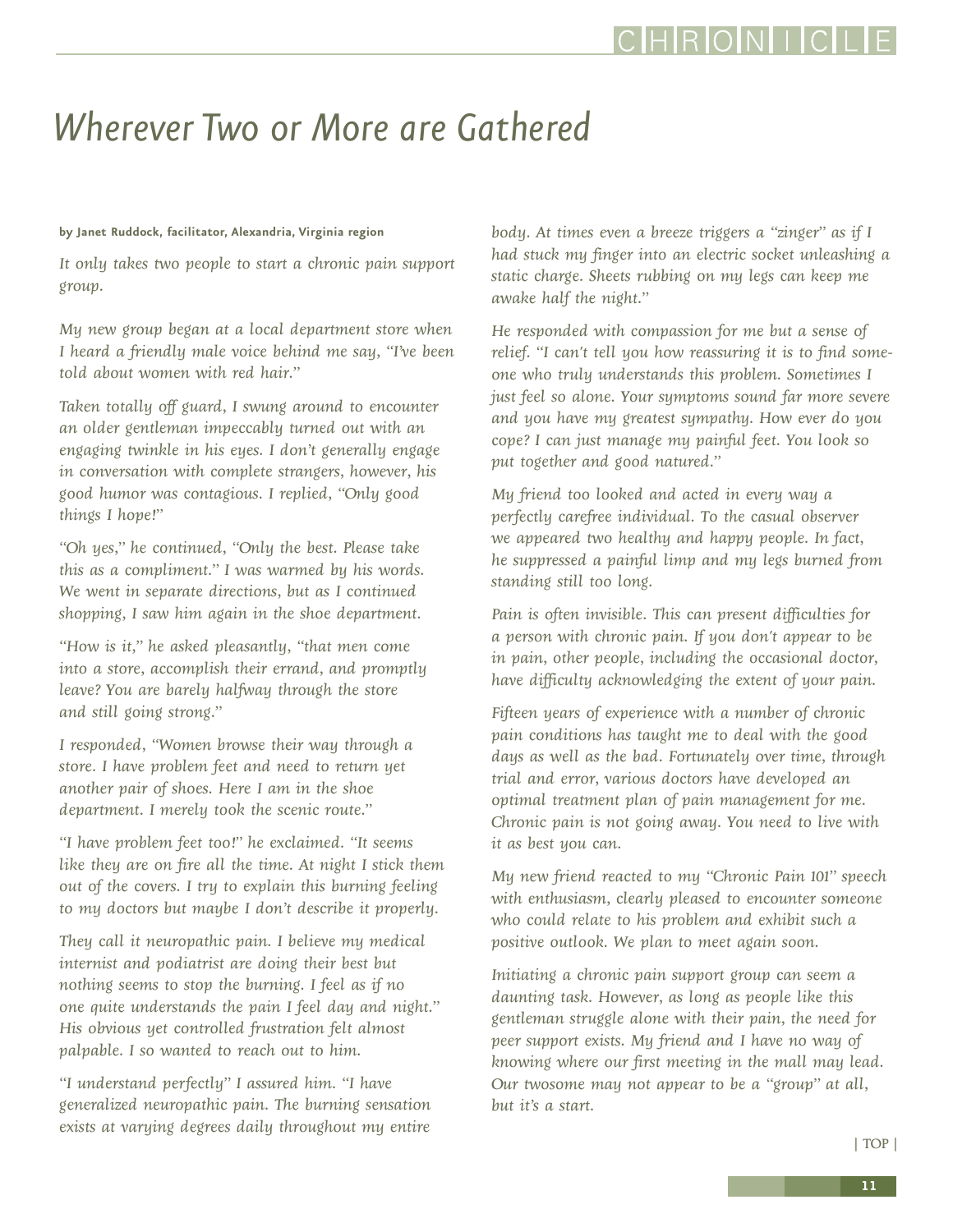## *Book Review*

#### *The Will to Walk: Journey of Recovery from Paralysis by Marjorie B. Holcombe*

Review by Tara White, RN

The author of this book, Marjorie B. Holcombe, states that this book was written to help others, and that is just what it will do.

She is suffering from paralysis due to a severe case of transverse myelitis (inflammation of the spine), but anyone with a physical disability who is determined to find a better life will be inspired by this book. Marjorie Holcombe displays incredible courage in her struggle to regain her ability to walk and once again enjoy an active, outdoor life.

After a diagnosis of cancer, she suffers terrible burns from radiation, and then is mistakenly given toxic levels of chemotherapy causing temporary hearing loss, paralysis of her legs, and severe weakening of her arms. She is then treated with massive doses of steroids that cause their own severe side effects. Lesions along her spine prevent her muscles from receiving messages from her nerves. Despite physical, occupational, and exercise therapies, Ms. Holcombe realizes very little progress, and is told it could take years to recover, if she ever does.

Absolutely determined to walk again, the author seeks out alternative treatments. During a treatment of Chinese scalp acupuncture, she is told that by exercising her muscles 6 to 10 hours a day, she can regain the use of her legs. Depleting her savings, she hires a personal assistant and personal trainer and begins the recommended rigorous program. Her devoted life partner designs equipment and restructures their whole home to accommodate a hospital bed, then wheelchair, plus live-in help.

Emerging out of the chaos of early treatment, final diagnosis, and devastating prognosis, through the "fog of confusion" of treatments and questions, she never loses her determination. Despite setbacks, she maintains steady progress. However, she also begins a life of chronic pain from reawakened nerve fibers and muscle spasms. Realizing that anger is a "useless waste of energy," she also knows that asking "why me" would only take away from the "all-consuming task of surviving."

She describes it in a way we can all learn from: "Whereas once I had aggressively attacked my days with zestful purpose, during the months of recovery I eased more and more into



inner stillness, sometimes feeling comfortable and natural in it, much as one might feel sitting satisfied in a warm sunny field of wild flowers. Energetic people often seemed so engaged in their personal dramas as to be unaware of this other side of life, of the quiet witnessing that invites another aspect of our soul to emerge. Such quietness, an absorbing sinking into a newly emerging reality of self, becomes the rich soil for inner transformations at a very deep level, a level beyond the busy, aggressive, purposeful rational mind."

She kept her life simple and limited her involvements. Distaining the label of courageous because it implied facing fear, she learned instead to accept present realities, "that one's attitude toward situations determines the nature of the experience." Included at the end of the book is her own exercise program and many resources she utilized throughout her long road to recovery.

I was very impressed with the author's perseverance despite her poor prognosis. Most people would feel just bitter acceptance. However, Ms. Holcombe dug deep inside herself "to develop new strengths, gain new understanding." She believed wholeheartedly in the Buddhist teaching: "Endurance is one of the most difficult disciplines, but it is to him who endures that the final victory comes." She does indeed earn this final victory and is truly a very inspirational woman.

*The Will to Walk: Journey of Recovery from Paralysis; author, Marjorie B. Holcombe; Precious Sounds, 207 Pages, \$18.55 ISBN 978-0-615-36264-9, www.thewilltowalk.com*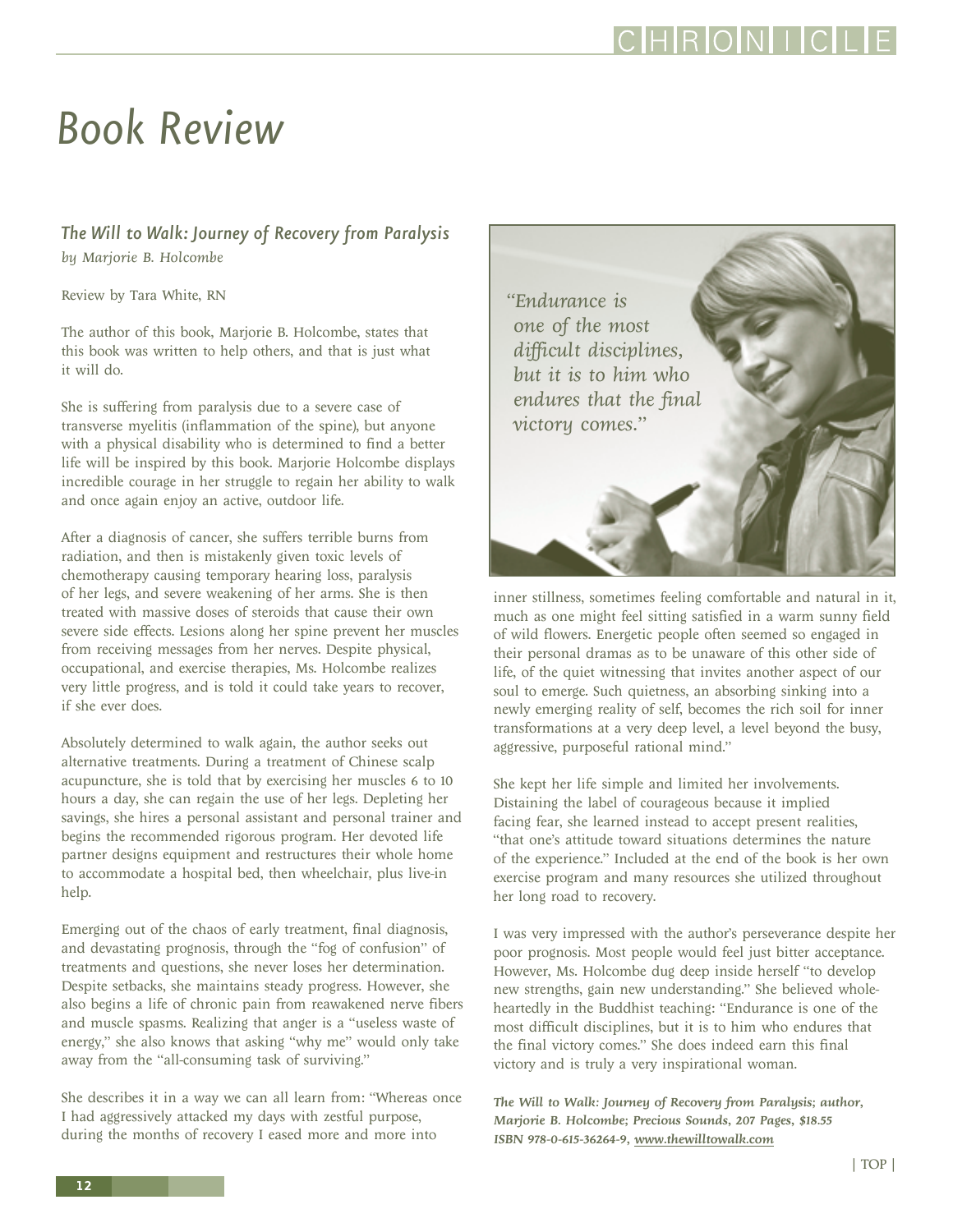## RONL

## *Members' Forum An Essay to Mr. Pain*

**From time to time we share essays written by facilitators and members of ACPA and of our support groups. Members of the Nevada County ACPA support group wrote letters to "Mr. Pain" to describe their everyday battles and successes.**

#### *Mr. Pain,*

were halı<br>ling of sa<br>My worla *A year ago, you were winning. You were who I was. My days and nights were measured by your intensity. I spent an amazing amount of time and money trying to get rid of you. You overwhelmed me. You affected every area of my life. My daily activities were halted, my relationships hindered, and a feeling of sadness and hopelessness settled over me. My world shrunk. Staying home was the easiest thing to do. My life as I knew it was taken from me. But, you didn't win!* 

*It seems there was always the faintest glimmer of hope within me. That little spark was fanned into flame and I won! I'm back—the me I used to be, the real me. My family and friends hung in there with me and encouraged me; my faith lifted me up and I now know you will never win.*

*I say with the Scriptures, "The Lord is close to the brokenhearted and saves those who are crushed in spirit."*

*(Psalm 34:8) "He reached down from on high and took hold of me; he drew me out of deep waters, rescued me from my powerful enemy. The Lord was my support. He brought me out into a spacious place; he rescued me because he delighted in me." (Psalm 18:16-19)*

> You lose, Pain! — Marlyn Blount

## *Some Nights Are Like That*

#### **by Carol Gieg**

*It is three a.m. and I am wide awake. A familiar nausea taunts me. I have assiduously ignored its warning the last half hour or so before I lay down to sleep. I simply am not going to allow it to win this time. I am stronger than that.*

*Dream-littered slumber masks the further warnings of advancing troops up the right side of my head. They attack as an enormous wave of pain, progressing rapidly upward over the occipital ridge. The wave gathers reinforcements more nausea and tears.* 

*Fortified, they march without pause, directly towards the gripping stronghold of Trapezius. The troops surround and press inward. Sweeping their guns skyward, they take aim and shoot. The shots ricochet throughout my head and lodge behind my eyes. Satisfied in their mission so far, they pause to reload.* 

*Fully awake now, I am livid. I grab for my temples and squeeze shut my tearful eyes. True to form, I refuse to retreat and instead, dig in my heels. I shift my head from side to side, seeking respite long enough to plan my counterattack, and determined to defeat this evil force attacking my head. I plan to fortify my own soldiers with those weapons best-suited to defend my precious tender soil from the marauders.*

*But it is no use. Sleep is no longer anywhere near a possibility.* 

*Pain advances again until, finally, I order a retreat, surrender, and grab for my medication.*

*My lads and lassies break out the litters and begin loading their wounded comrades, carrying them to medical attention. I am submerged again and again, leveled by shots of pain even as my own soldiers attempt to stitch and mend me. Opposing troops, as though to pour salt over the open wound of this overwhelming defeat, wave the flag of triumph emblazoned, "MIGRAINE."* 

*I call in reinforcements, take another medication, sit up or stand, take a walk, try natural vinegar recipes, ice packs, caffeine, and succumbing to nausea. Soon, all been spent. Now I can rest while my troops hold MIGRAINE at bay.* 

*But I know the pain army will be back, once I recover enough to fight again. As soon as I am caught unawares—too fatigued, too hormonal, too traumatized, too allergic, too emotionallystressed, or too something I don't know about yet—then will the troops gather; then will the wave swell; then will the attacks commence.*

*Some nights are like that.*  $|TOP|$